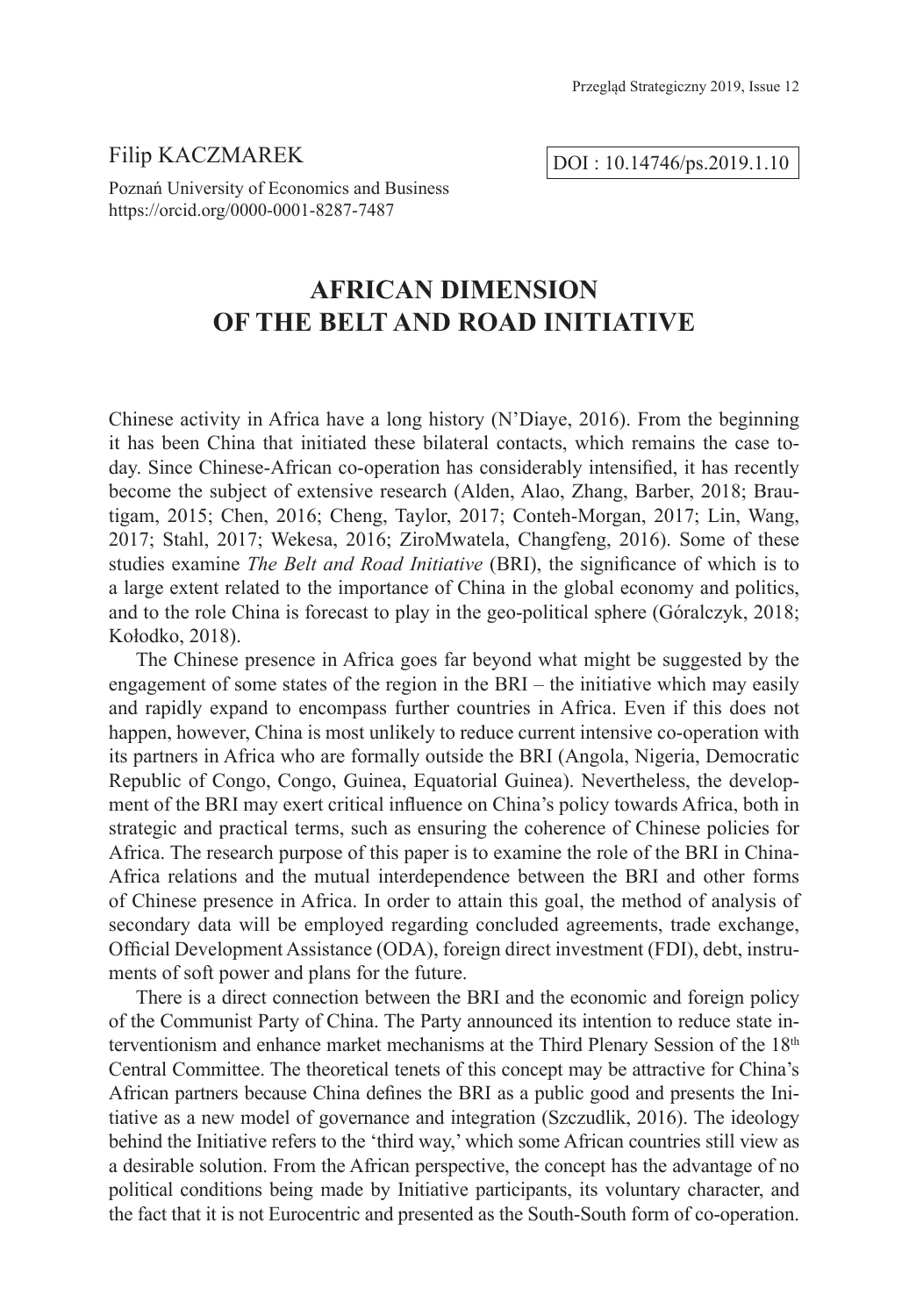China also takes advantage of the ambiguous nature of its Initiative, arguing that it is coherent with the development strategies of individual African countries, such as *Kenya's Vision 2030* and the *'Big Four' Agenda* of President Uhuru Kenyatta (Xianfa, 2018). This remains in line with earlier commitments by China to Africa which were succinctly expressed by the Chairman of the People's Republic of China, Hu Jintao, who said that China sincerely supports the freedom of African countries to choose their own development path helping them to augment their own potential for development (after: N'Diaye, 2016: 216). However, the BRI originated as a Chinese idea and was not preceded by consultations with potential partners. It is actually used to promote the view that the "economic growth without political liberalization or accountability is not only possible, but advantageous" (Kalathil, 2018: 53).

It is somewhat difficult to determine which African states actually participate in the BRI. Some are embraced by *The Belt and Road Initiative* directly, thanks to the *Maritime Silk Road* (MSR), one of the BRI corridors. Consequently, the BRI documents list Djibouti, Sudan and Egypt in the group of initiative participants, although the Republic of South Africa is also included in the maritime co-operation (*Vision*, 2017). China cannot fail to take into account the most developed country of Sub-Saharan Africa in its agenda. As well as within the BRI, China and South Africa also co-operate within the BRICS, which is making its own attempts to influence African countries, for instance via *The BRICS Leaders-Africa Outreach Dialogue Forum* (*Beijing Declaration*, 2018). In 2018, both countries celebrated the  $20<sup>th</sup>$  anniversary of the establishment of China-South Africa diplomatic relations.

Nevertheless, the geographical range of the MSR is ambiguous and some maps indicate as many as twelve ports in Africa (Kołodko, 2018: 46). Various African countries can be defined as members of the BRI or not, depending on the qualification criteria adopted. There are scholars who take into account the level of Chinese investment and connection to the MSR and include Egypt, Djibouti and Kenya as BRI participants (ZiroMwatela, Changfeng, 2016: 11). The BRI summit (entitled the *Belt and Road Forum for International Cooperation*) which was held on 14–15 May 2017 in Beijing brought together the Prime Minister of Ethiopia, the President of Kenya and ministerial delegations from Egypt and Tunisia, among others. Another category encompasses the states with the status of *BRI Cooperation Countries*, namely Morocco, Tunisia, Madagascar and Libya.

The first bilateral agreement with an African country signed under the BRI was concluded with Egypt. In January 2016, the President of Egypt, Abdel Fattah Al-Sisi, signed a *Memorandum of understanding* on the BRI with China. Both countries are jointly planning to expand the Suez Canal over the next decade, a project to which China has allocated US\$ 230 million (Bagwandeen, 2017). China State Construction Engineering Corporation (CSCEC) work currently at the construction site of the "Iconic Tower" in Egypt's New Administrative Capital, east of Cairo. As Egypt is struggling with structural unemployment, new jobs are crucial there. The *Suez* Chinese-Egyptian economic zone alone is planned to create over 10,000 jobs for Egyptians. Many projects that China has launched in Africa in the past employed primarily workers from China, which aroused considerable discontent and doubts among African partners. China has learned from this and now determines the number of 'local' jobs in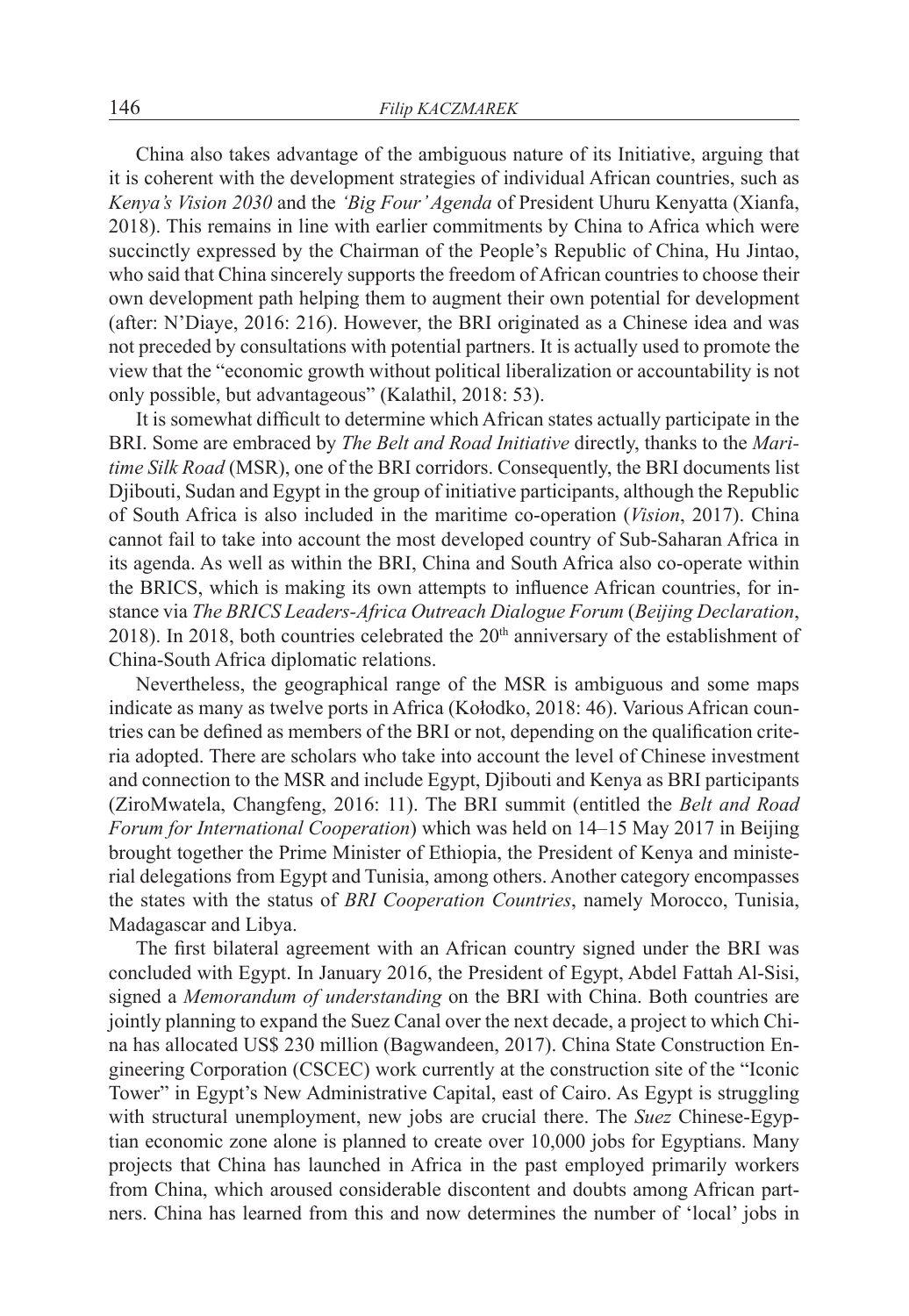individual agreements. This has weakened counterarguments from the opponents to Chinese investments in Africa and improved the image of China itself.

The operations of China in Djibouti have a specific character. This small country has a strategic location, thereby playing an important role in maritime transport. At present, China is building a military base and container terminal in the port of Dolareh. This will be the first Chinese base abroad, and one of many foreign military bases in Djibouti, where troops are deployed from France, the United States, Japan, Italy, Spain and Germany. The rationale for such initiatives is spelled out in the *Forum on China-Africa Cooperation Beijing Action Plan (2019–2021)*: "The two sides will strengthen exchanges and cooperation in law-based governance, enhance mutual trust and exchanges in this respect, provide legal support and guarantee for China-Africa cooperation and the 'Belt and Road' international cooperation, and work together to improve the existing international legal system" (*Forum*, 2018). The *Action Plan* also features provisions on security collaboration: "The African side appreciates China's efforts in implementing the China-Africa peace and security plan, and its support for the operationalization of the African Peace and Security Architecture. China will increase defense and security assistance to Africa, and the two sides will enhance cooperation and strategies and experience sharing in social governance, public security, peacekeeping, cyber security, anti-piracy and counter-terrorism. Fifty security assistance programs will be launched to advance China-Africa cooperation under the Belt and Road Initiative, and in areas of law and order, UN peacekeeping missions, fighting piracy and combating terrorism" (*Forum*, 2018).

Kenya and Ethiopia are among the informal BRI participants. The Initiative is flexible in that neither its goals nor tools are ultimately fixed, and the principles of participation are not precisely defined, which may be an advantage as well as the source of doubts and reservations about its transparency and settlement procedures. Kenya can be considered an actual BRI participant due to the new Mombasa-Nairobi railway, the largest infrastructure investment since the country gained independence. The railway was built and financed by the Chinese entities which now manage it. It is planned to expand to the border with Uganda in the future. Theoretically, this railway can offer a connection with the Indian Ocean to countries such as Rwanda, Burundi and the Democratic Republic of the Congo, thereby increasing the geographical scope of the BRI. According to Liu Xianfa, the Chinese ambassador in Kenya, this investment created 46,000 local jobs, reduced the cost of transport by 40% and increased Kenya's GDP by 1.5% (Xianfa, 2018).

China is Kenya's largest trade partner, largest foreign investor and largest contractor. Another argument in favour of recognising Kenya as a BRI participant is the fact that some projects, such as the modernisation of the port in Mombasa, the construction of a new port in Lamu, and the construction of a pipeline from Kenya to South Sudan, can be declared to be part of the BRI at any moment. China's operations in Kenya are not restricted to infrastructure and trade, however. In 2012, China Central Television (CCTV) opened a branch in Nairobi and *China Daily* – an English-language daily newspaper owned by the Communist Party of China – launched an African edition, published in Nairobi. In 2017, this international network was renamed 'China Global Television Network' (CGTN), and its African channel, which broadcasts in English,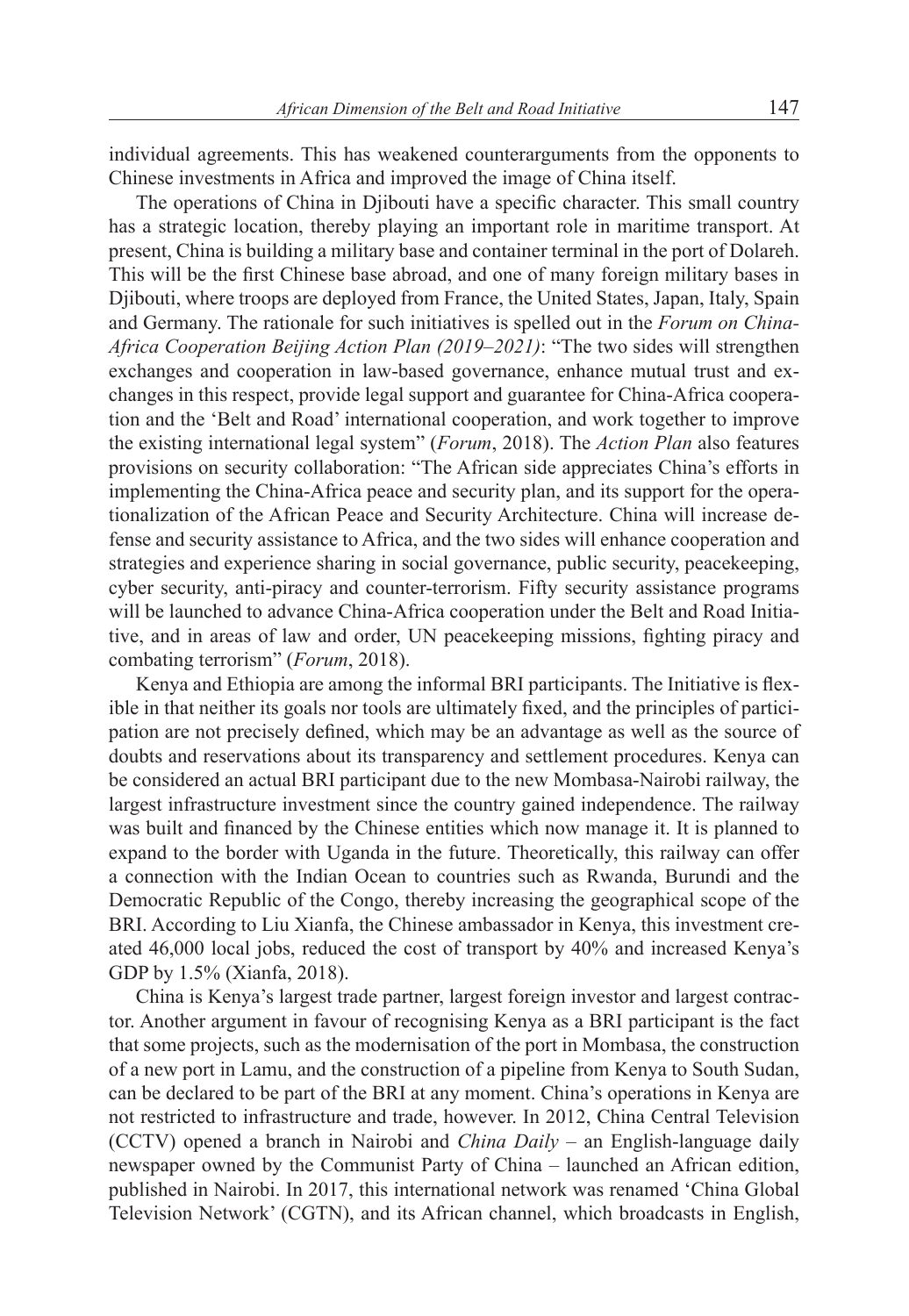'CGTN Africa.' There are no geographical restrictions, and the branches in Lagos, Cairo and Johannesburg report to the headquarter in Kenya.

South Sudan is another potential participant in the BRI. The youngest state in Africa relies heavily on oil extraction. Oil generates 60% of its GDP and the vast majority of budget revenues, making South Sudan one of the most oil-dependent countries in the world. Oil is practically the only export product, imported mainly by China at a high cost for South Sudan which is generated by the transit through Sudan (US\$ 25 per barrel), where the only pipeline enabling oil to be exported from the south exists. This encourages South Sudan to co-operate with China, which would welcome an alternative new pipeline across Uganda and Tanzania in light of tensions between South Sudan and Sudan, which China views as a threat to secure oil supplies.

In July 2018, President Xi Jinping visited Senegal, Rwanda, South Africa, and Mauritius. His visit resulted in the conclusion of further agreements which were partly related to the BRI; 15 bilateral cooperation agreements with Rwanda and an agreement for future *Belt and Road Cooperation* with Senegal were signed, the first time a country in western Africa had officially joined the Initiative. Foreign Ministry spokesperson Geng Shuang stated: "Lying in the most western part of the African continent, it is a key extension of the Belt and Road" (*Foreign Ministry*, 2018). Senegal is becoming China's bridgehead in western Africa. It has already been decided that the 8th *Forum on China-Africa Cooperation* (FOCAC) Ministerial Conference will be held in Senegal in 2021 (*Beijing Declaration*, 2018). It also supports the thesis that the BRI might develop further.

China gained another success in Africa when on 3rd September 2018, China and Mauritius, in the presence of Premier Li Keqiang and Mauritian Prime Minister Pravind Jugnauth, finalised negotiations, which had begun in December 2017, on a bilateral free-trade agreement. When it is signed, the deal will be the first of its kind between China and an African partner. China is the largest exporter to Mauritius and the second largest foreign investor (after France). Mauritius can hardly be isolated from the BRI due to its geographical location but has a long tradition of good relations and trade with India. Therefore, it would prefer not to participate in the BRI officially, and not to take an unambiguous position backing either China or India, which strongly opposes the BRI.

On 1st January 2018, a new Addis Ababa–Djibouti railway line began commercial operations. Chinese banks loaned US\$ 3.3 billion for its construction, making it the largest of China's projects in Africa in terms of financial engagement. In the future, this railway line may be extended to reach South Sudan. Ethiopia's favourable attitude to the Chinese development model is sometimes attributed to the socialist path taken by Ethiopia in the past (*Kiedy Afryka*, 2018). A number of countries in Sub-Saharan Africa tried to implement their own versions of socialism in the past, under the common name of 'African socialism.' It is more justifiable to conclude that the Chinese model offers a development scenario which is effective and at the same alternative to western model, which turned out to be insufficiently effective in Sub-Saharan Africa. The most frequent model implemented in the past was the centrally planned economy and industrialisation model of the USSR. At present, this has been replaced by the Chinese model, which has been spectacularly successful in curbing extreme poverty in China.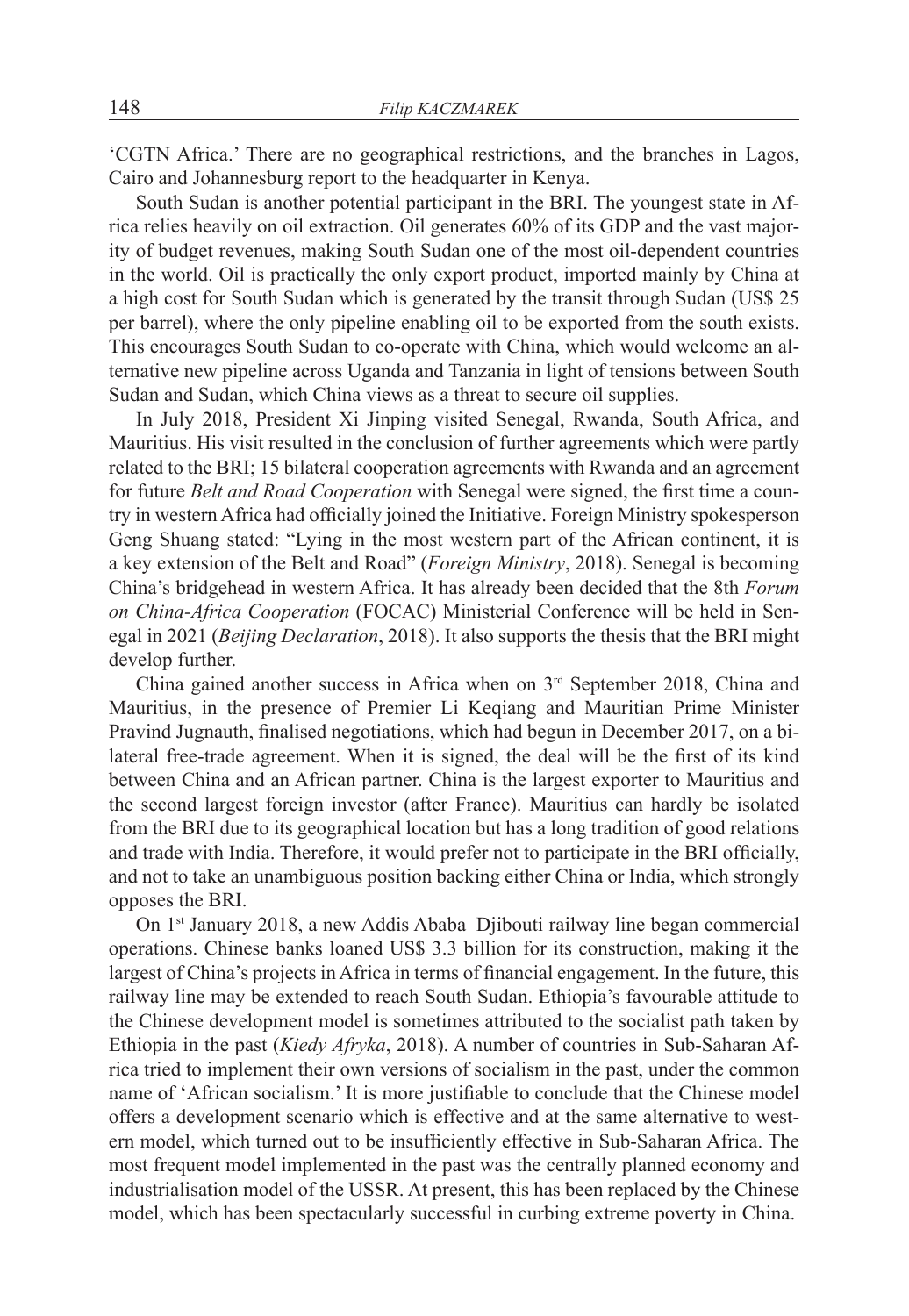Ethiopia is one of the biggest beneficiaries of Chinese development aid granted to Africa, which is another reason for Ethiopia's friendly attitude to China. China has considerably increased the level of its Official Development Assistance (ODA). The list of the ten biggest beneficiaries of ODA from the PRC features seven African states which collectively received US\$ 23.3 billion in ODA from China between 2000 and 2014 (AidData):

- 1. Cuba 6.7,
- 2. Ivory Coast 4.0,
- 3. Ethiopia 3.7,
- 4. Zimbabwe 3.6,
- 5. Cameroon 3.4,
- 6. Nigeria 3.1,
- 7. Tanzania 3.0,
- 8. Cambodia 3.0,
- 9. Sri Lanka 2.8,
- 10. Ghana 2.5.

The same holds true for the number of aid projects. Seven out of ten states where the biggest number of Chinese development projects have been launched are in Africa (AidData):

- 1. Cambodia 168 projects,
- 2. Pakistan 121 projects,
- 3. Zimbabwe 120 projects,
- 4. Angola 110 projects,
- 5. Sudan 108 projects,
- 6. Tanzania 101 projects,
- 7. Ghana 95 projects,
- 8. Kenya 89 projects,
- 9. Ethiopia 88 projects,
- 10. Sri Lanka 86 projects.

China's development aid is a part of its foreign policy. A new *China International Development Cooperation Agency* (CIDCA) was established in March 2018. This reorganisation of administration may be related to the BRI. In April 2018, the first director of CIDCA, Wang Xiaotao, was appointed. He has been involved in promoting the BRI in China and has negotiated with countries such as India, Laos, Pakistan, Serbia, Singapore, and Thailand on transport initiatives linked to the Initiative. In the opinion of observers, CIDCA, "which will take over foreign-aid work currently overseen by the foreign affairs and commerce ministries, is likely to focus on advancing the BRI, and to more fully leverage foreign assistance as a component of diplomacy" (Kalathil, 2018: 54). Whereas China rejects the concept of political conditionality in development aid, which enjoys very good reception in many African countries and is a challenge to many Western donors (Koch, 2015: 97), this is not to say that China has abandoned policy objectives altogether.

China is Sub-Saharan Africa's largest trade partner and definitely the largest source of infrastructural investment. The increase in the importance of trade exchange with China for Africa has increased gradually.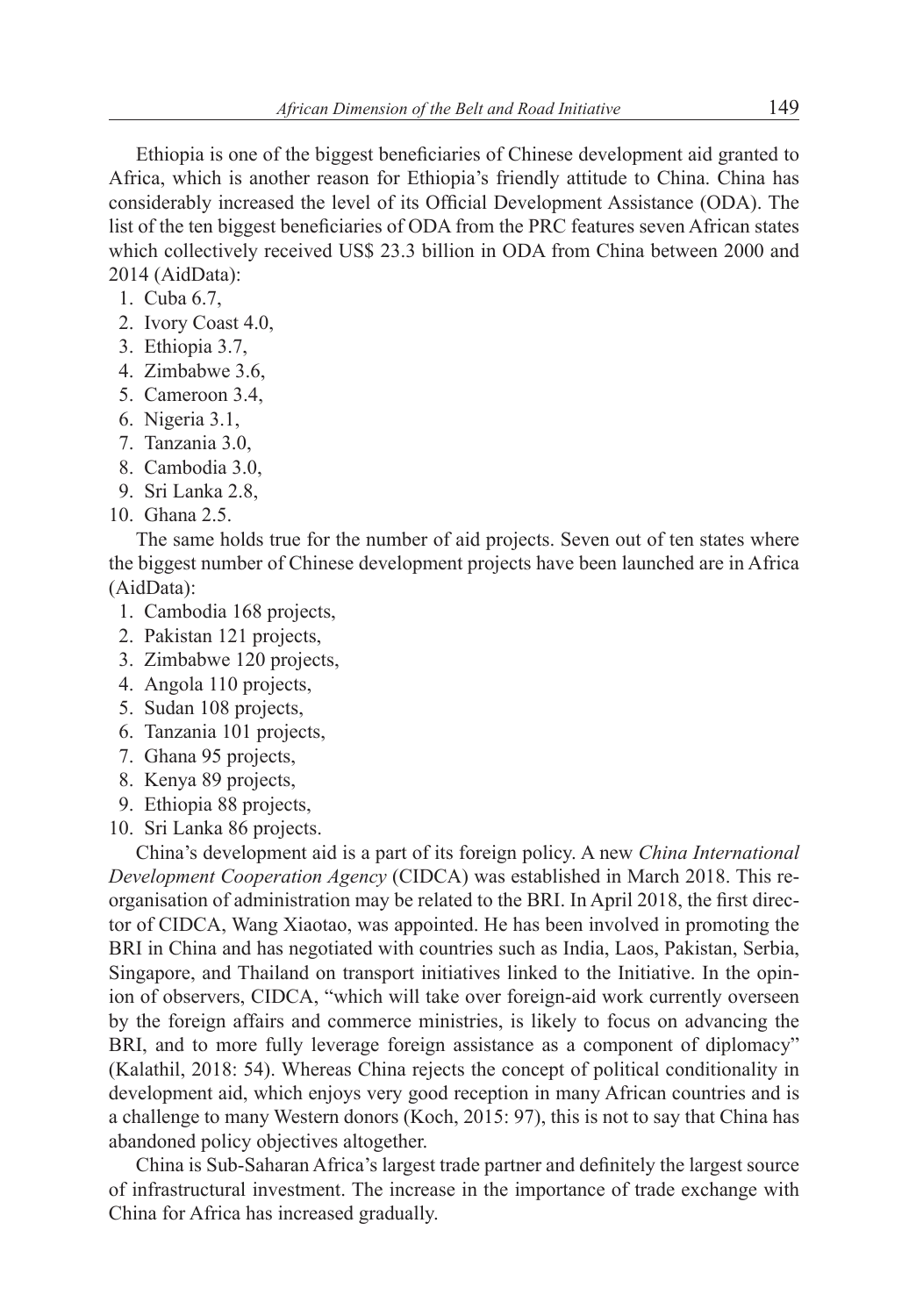

#### **Figure 1. Distribution of Africa's trade, 2000–2016**

**Note:** India (IND), Brazil (BRA), Korea (KOR), Turkey (TUR), and Russia (RUS). Trade is the sum of Africa's exports and imports.

**Source:** AUC/OECD, *Africa's Development Dynamics*, 2018.

Currently, China is Africa's largest country trade partner – accounting for 16.3% of Africa's total trade in 2015 and 11.9% in 2016 (*African*, 2017: 11). Africa's largest regional trade partner is the European Union, accounting for 43.2% of Africa's total trade in 2015 and 38.9% in 2016 (*African*, 2017: 11). China's foreign trade balance is positive. According to the statistics by China Customs, in 2017, the value of Chinese-African trade amounted to US\$170 billion, and China's exports to Africa reached US\$94.74 billion; China's imports from Africa reached US\$75.26 billion; and the trade surplus was US\$19.48 billion (*Statistics*, 2018). There are only five states in the region with a positive trade balance with China. The structure of trade is not



**Figure 2. Trade composition in Africa, 2016**

**Source:** UNCOMTRADE (database).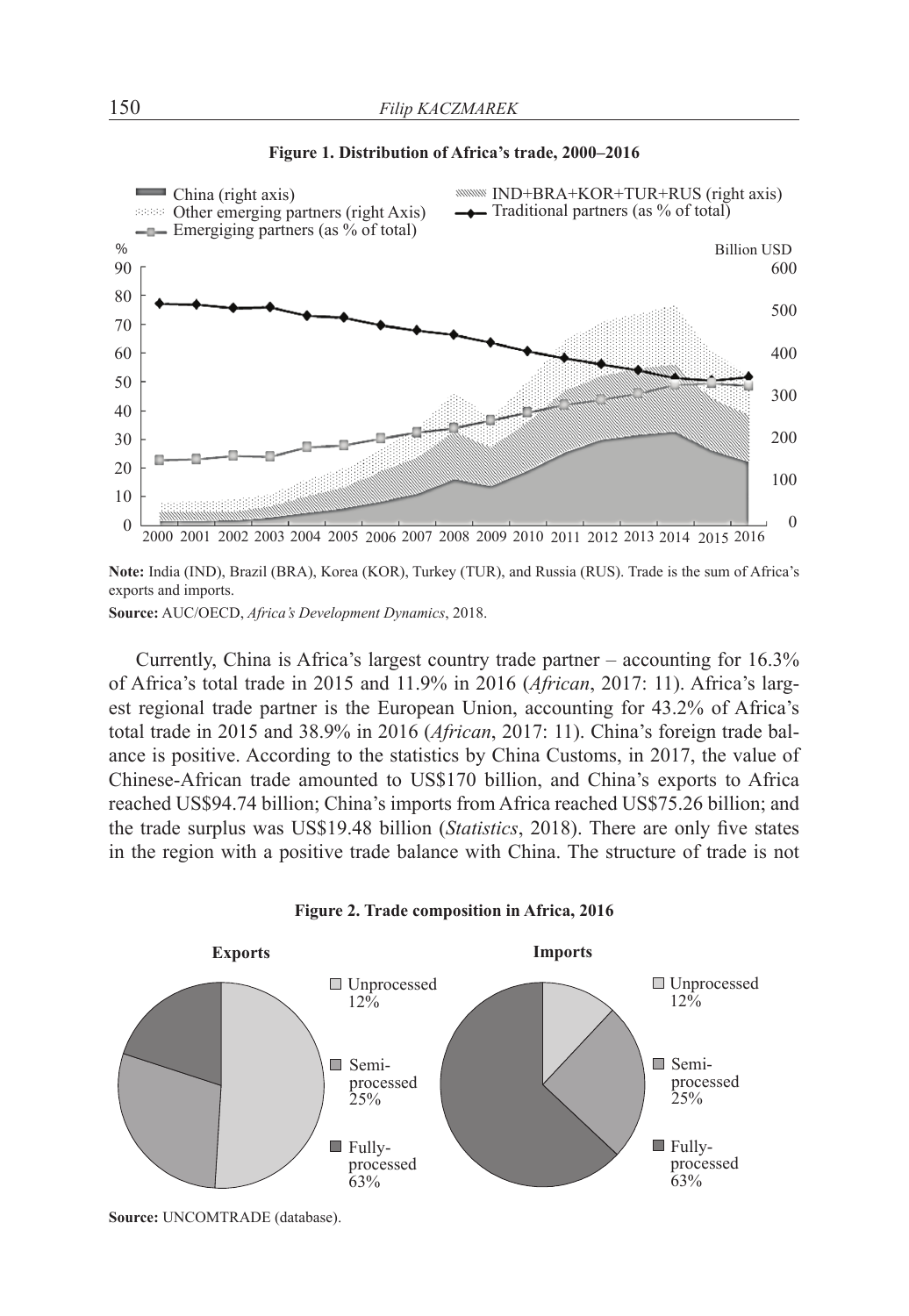advantageous for Africa, either. "Fuel and metal and mineral products account for 70 percent of sub-Saharan African exports to China whereas the majority of sub-Saharan Africa's imports from China are manufactured goods, followed by machinery" (Chen, Nord, 2017: 1).

This structure of trade makes trade conditional on economic growth in China, which is particularly visible in the case of sub-Saharan African commodity exporters. Their revenues strongly rely on the global prices of raw materials. The drop in the value of Chinese-African trade in 2015–2016 resulted from the deceleration of Chinese economy and lower prices for raw materials.



**Figure 3. China-Africa Trade**

There are several reasons why the BRI has been focused on infrastructure investments:

- "strong demand from countries overcoming infrastructure bottlenecks and improving connectivity, […]
- building infrastructure sooner rather than later could facilitate trade at lower cost, […]
- building bottleneck-releasing infrastructure as a countercyclical measure could boost aggregate demand and long-term productivity" (Lin, Wang, 2017b: 8).

As well as being an outcome of the government's policy, China's investments in Africa are economically justified. "China has proposed to enhance global connectivity by BRI in part because it has demonstrated comparative advantages in building infrastructure, including hydroelectric power stations, highways, ports, railways, and telecom" (Lin, Wang, 2017a: 151). The majority of the most expensive Chinese investments in Africa are related to transport infrastructure, such as the above-mentioned US\$4 billion railway that connects Nairobi with the port city of Mombasa or US\$3.3 billion railway that runs from Addis Ababa to Djibouti's seaside port of Dolareh; and US\$600 million road connecting Gabon's leading seaport (Port-Gentil) with its capital, Libreville; US\$500 million road in Cameroon connecting the port city of Douala with the capital, Yaoundé; US\$320 million ring road around Addis Ababa.

**Source:** China Africa Research Initiative.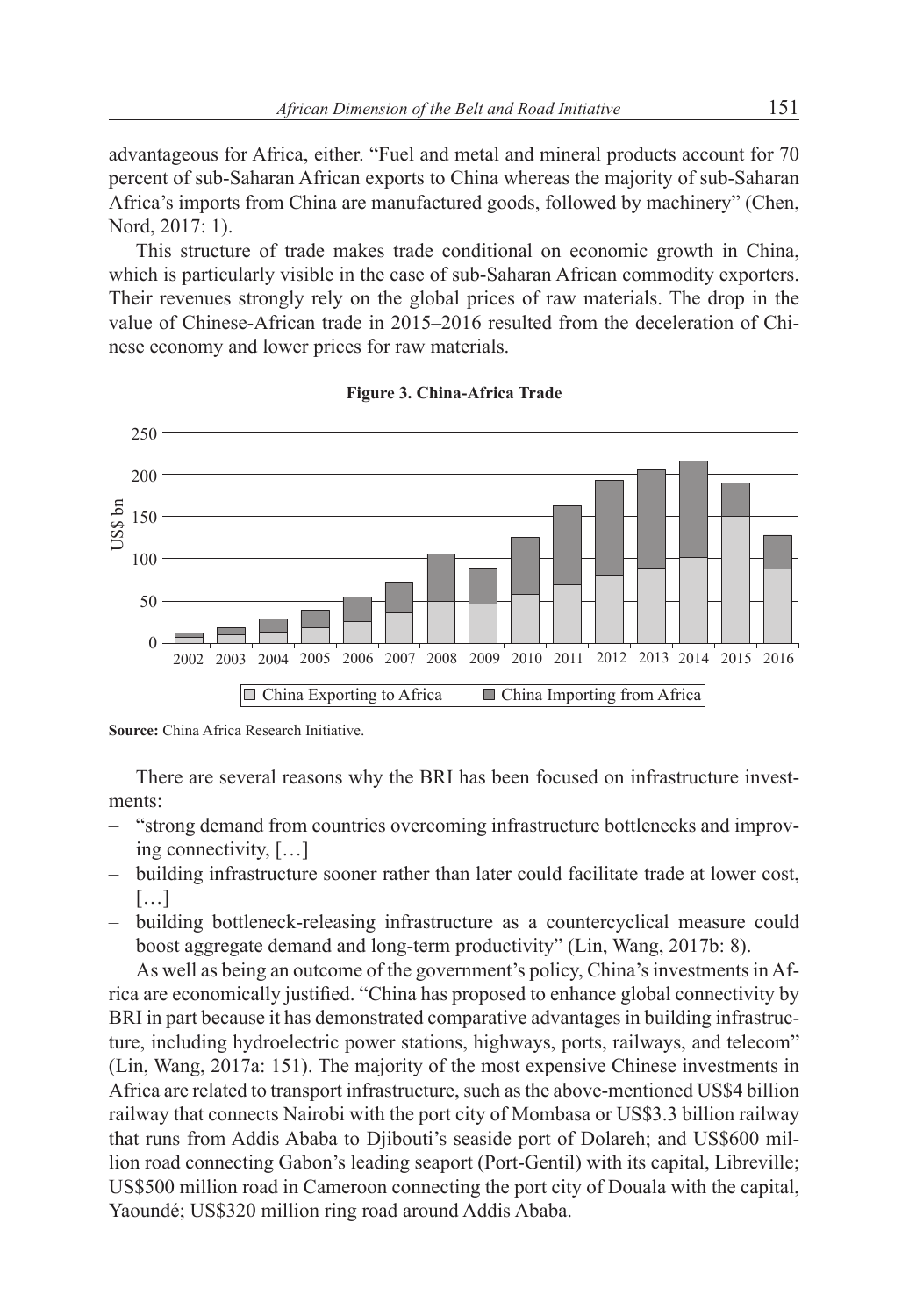According to some scholars, the development-oriented character of China's investments is a result of Confucianism, which is why China's capital in developing countries is sometimes named 'patient capital' (Lin, Wang, 2017c) since it is geared towards long-term results produced after ten years or longer. This does not change the fact that the levels of Chinese FDI and the amount of trade turnover depend on economic growth in China. It is not by coincidence that the number of FDI projects in Sub-Saharan Africa dropped in 2014–2015.





China's financial engagement in Africa is yet another indicator which has consistently risen in recent years. From 2000 to 2017, the Chinese entities extended US\$143 billion in loans to African governments and their state-owned enterprises (*China Africa Research Initiative*). Whereas China is not the largest of Africa's creditors, the level of indebtedness of African states may become a problem for China in the future and lead to greater dependence on lenders. "As of the end of 2017, six countries have been assessed to be in debt distress (Chad, Eritrea, Mozambique, Republic of Congo, South Sudan, Zimbabwe)" (*Regional*, 2018: 11). The problem is more serious than is implied by the number of countries in distress. In April 2018, the International Monetary Fund (IMF) warned that 40% of "low-income developing countries in the region [Sub-Saharan Africa] are now in debt distress or at high risk of debt distress" (*Regional*, 2018: 10). Around the same time, IMF Managing Director Christine Lagarde "urged China to prevent its 'Belt and Road' infrastructure plan from becoming a boondoggle that drives up debt in the region" (Bloomberg, 2018).

China's share in the loans and credits extended to African countries is growing. "African government external debt payments have doubled in two years, from an average of 5.9% of government revenue in 2015 to 11.8% in 2017; 20% of African government external debt is owed to China; 17% of African government external interest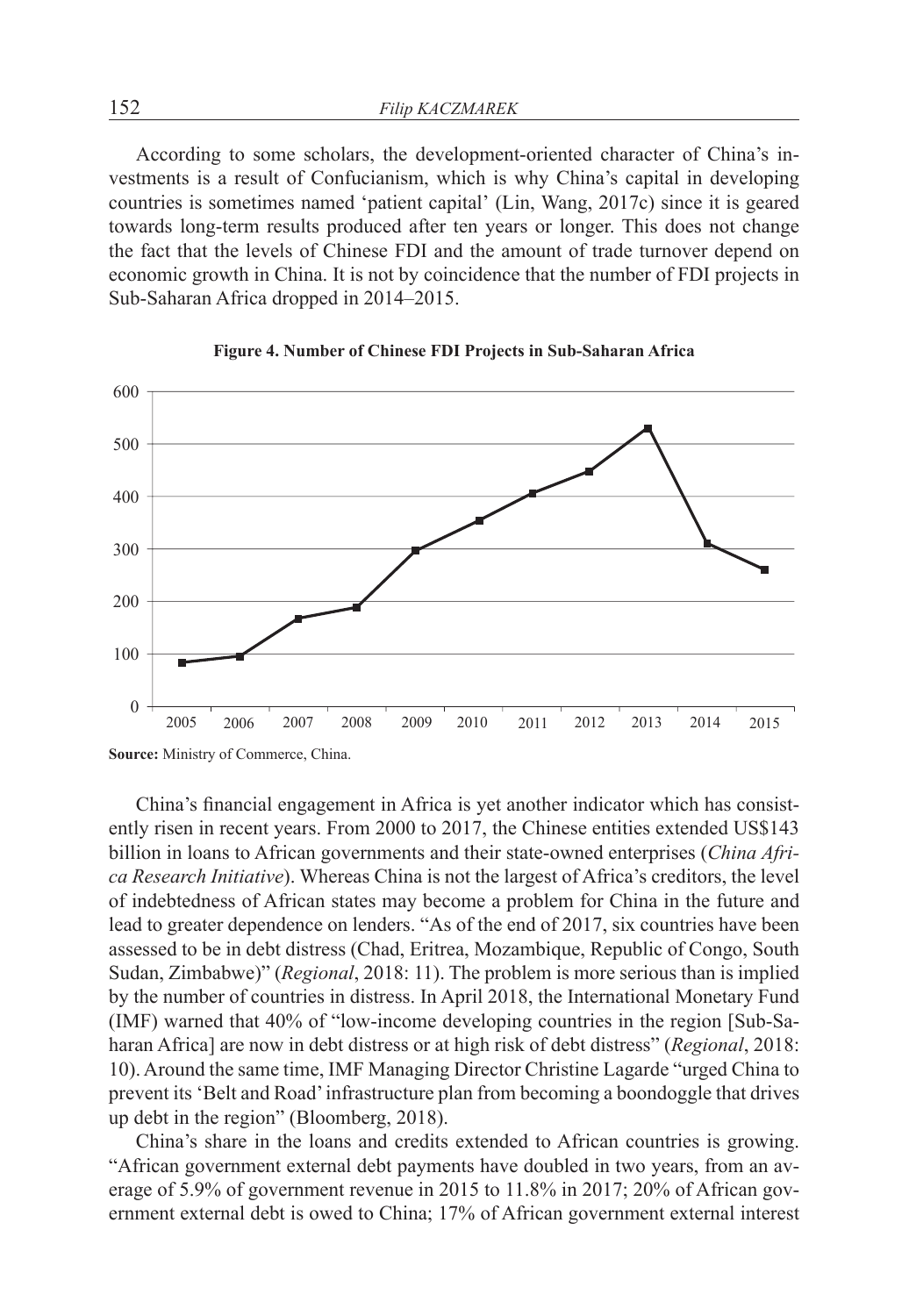payments are made to China" (*China Africa Research Initiative*). African countries with the largest Chinese debt in 2000–2015 are (US\$ billion):

- 1. Angola 19.2,
- 2. Ethiopia 13.1,
- 3. Kenya 6.8,
- 4. Sudan 6.5,
- 5. Cameroon  $-3.7$ ,
- 6. Nigeria 3.5,
- 7. Ghana 3.2,
- 8. DRC 3.1,
- 9. Congo 2.8,
- 10. Uganda 2.8 (Atkins, Brautigam, Chen, Hwang, 2017).

The majority of the above countries do not have direct ties with the BRI, but this financial data covers a period much longer than the duration of the initiative. On the other hand, Djibouti, for which China is the largest creditor (in terms of percentage of the total debt), is a member of the BRI. Djibouti has been running a highly hazardous credit policy anyway. Over a two-year period, the amount of external debt increased from 50 to 80% of GDP and "China has provided nearly \$1.4 billion of funding for Diibouti's major investment projects, equivalent to 75 percent of Diibouti's GDP" (Hurley, Morris, Portelance, 2018: 15–16).

The BRI has practically no geographical constraints, operating in three continents, Asia, Europe and Africa. With reference to the sale of Chinese MA60 airplanes to Central African countries, China emphasises that these are manufactured in Xi'an, the very starting point of the ancient Silk Route (*China's*, 2018). In this manner virtually all projects implemented in Africa can be connected with the Silk Route. The BRI is a highly ambitious and flexible project: "The Belt and Road Initiative aims to promote the connectivity of Asian, European and African continents and their adjacent seas, establish and strengthen partnerships among the countries along the Belt and Road, set up all-dimensional, multi-tiered and composite connectivity networks, and realize diversified, independent, balanced and sustainable development in these countries" (*Vision*, 2015).

Justin Yifu Lin suggested that the project be transformed into a 'One Belt, One Road, One Continent' initiative and indicated its strategic goals: "The core of the 'One Belt and One Road' initiative, the creation of a Silk Road Economic Belt and 21st Century Maritime Silk Road, is infrastructure construction. China should also include Africa in the initiative and encourage the transfer of its labor-intensive industries to Africa" (Lin, 2015). There are Chinese businesses which are moving their manufacturing to Africa as we speak (*Kiedy Afryka*, 2018). As in earlier cases of the relocation of industry, this is primarily caused by lower labour costs, but there is more to it; namely China's large overcapacity in construction materials and chance to improve the return ratio of China's huge foreign exchange reserves. According to some documents, the BRI has already embraced the whole of Africa. "The African side welcomes the Chinese side's championing 'the 21st Century Maritime Silk Road', which includes the African continent, and the two sides will promote mutually beneficial cooperation in the blue economy" (*The Forum*, 2015).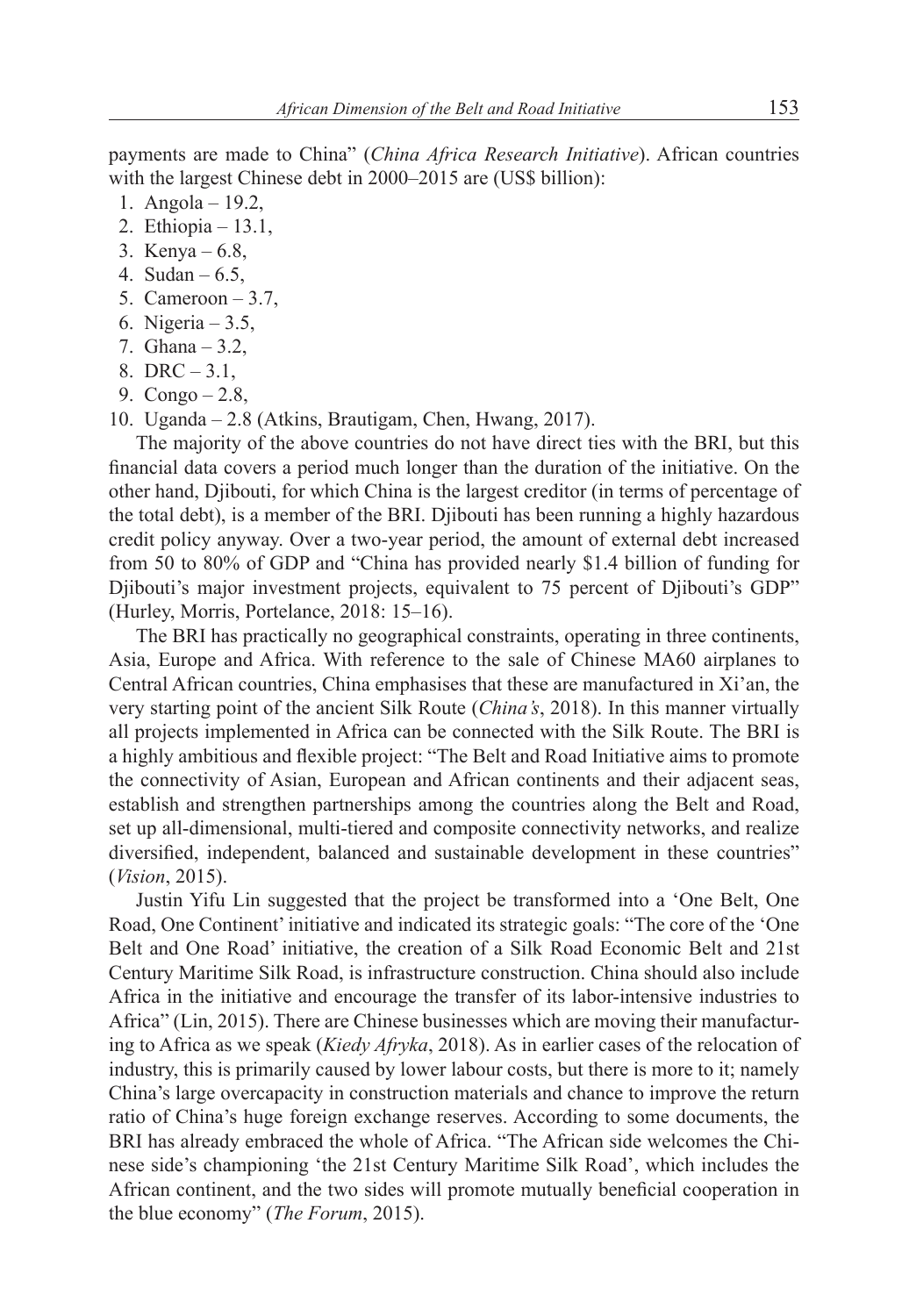China is already in possession of the instruments enabling it to co-operate with the whole of Africa. Starting in 2000, the *Forum on China-Africa Cooperation* (FOCAC) is organised every three years. The declaration adopted during the  $6<sup>th</sup>$  summit held in Johannesburg in 2015 was an attempt to bind the FOCAC and BRI, which should: "Actively explore the linkages between China's initiatives of building the Silk Road Economic Belt and 21st Century Maritime Silk Road and Africa's economic integration and sustainable development agenda, and seek more opportunities to promote common development and realize our common dreams" (*Declaration*, 2015). This was accompanied by financial declarations. China pledged at the 2015 FOCAC to double the financing package for Africa to \$60 billion over 2016–2018 (Chen, Nord, 2017: 21). In January 2015, China signed a *Memorandum of understanding* with the African Union (AU), which is line with the principal tenets of the BRI and concerns the development of transport infrastructure.

The Declaration adopted at the  $7<sup>th</sup>$  Summit of FOCAC, held in Beijing on  $3<sup>rd</sup>-4<sup>th</sup>$  September 2018, is even more pronounced with respect to the BRI than the 2015 Declaration: "Africa, being part of the historical and natural extension of the Belt and Road, has been an important participant in this initiative. The cooperation between China and Africa under the Belt and Road Initiative will generate more resources and means, expand the market and space for African development, and broaden its development prospects. We agree to form a strong synergy between the Belt and Road Initiative and the 2030 Agenda for Sustainable Development of the United Nations, Agenda 2063 of the African Union (AU), as well as the development strategies of African countries. The closer connectivity in policy, infrastructure, trade, finance and people-to-people ties, strengthened industrial capacity cooperation under the Belt and Road Initiative, and greater cooperation in the planning of African infrastructure and industrial development will lend new impetus to the win-win cooperation and common development between China and Africa" (*Beijing Declaration*, 2018). Additionally, FOCAC participants – the Heads of State, Government and Delegations of the People's Republic of China and 53 African countries, and the Chairperson of the African Union Commission (AUC) – agreed to make the Forum a major platform for Chinese-African cooperation under the BRI (*Beijing Declaration*, 2018).

The importance of the BRI was also stressed by the following provision of the FOCAC *Action Plan (2019–2021)*: "The two sides believe that Africa is an important partner in Belt and Road cooperation, and pledge to leverage the strengths of the Forum and support China and Africa in jointly building the Belt and Road" (*Forum*, 2018). China repeated its far-fetching financial declarations during the Forum. The US\$60 billion pledge by President Xi Jinping during FOCAC consists of:

- US\$20 billion of credit lines;
- support for the setting up of a US\$10 billion special fund for development financing;
- US\$15 billion of grants, interest-free loans and concessional loans to Africa,
- the setting up of a US\$5 billion special fund for financing imports from Africa, and
- at least \$US10 billion investments to happen over next 3 years (*Forum*, 2018).

These amounts are incomparably larger than those offered or declared by Africa's other partners, such as the European Union or the United States, and are accompanied by political promises: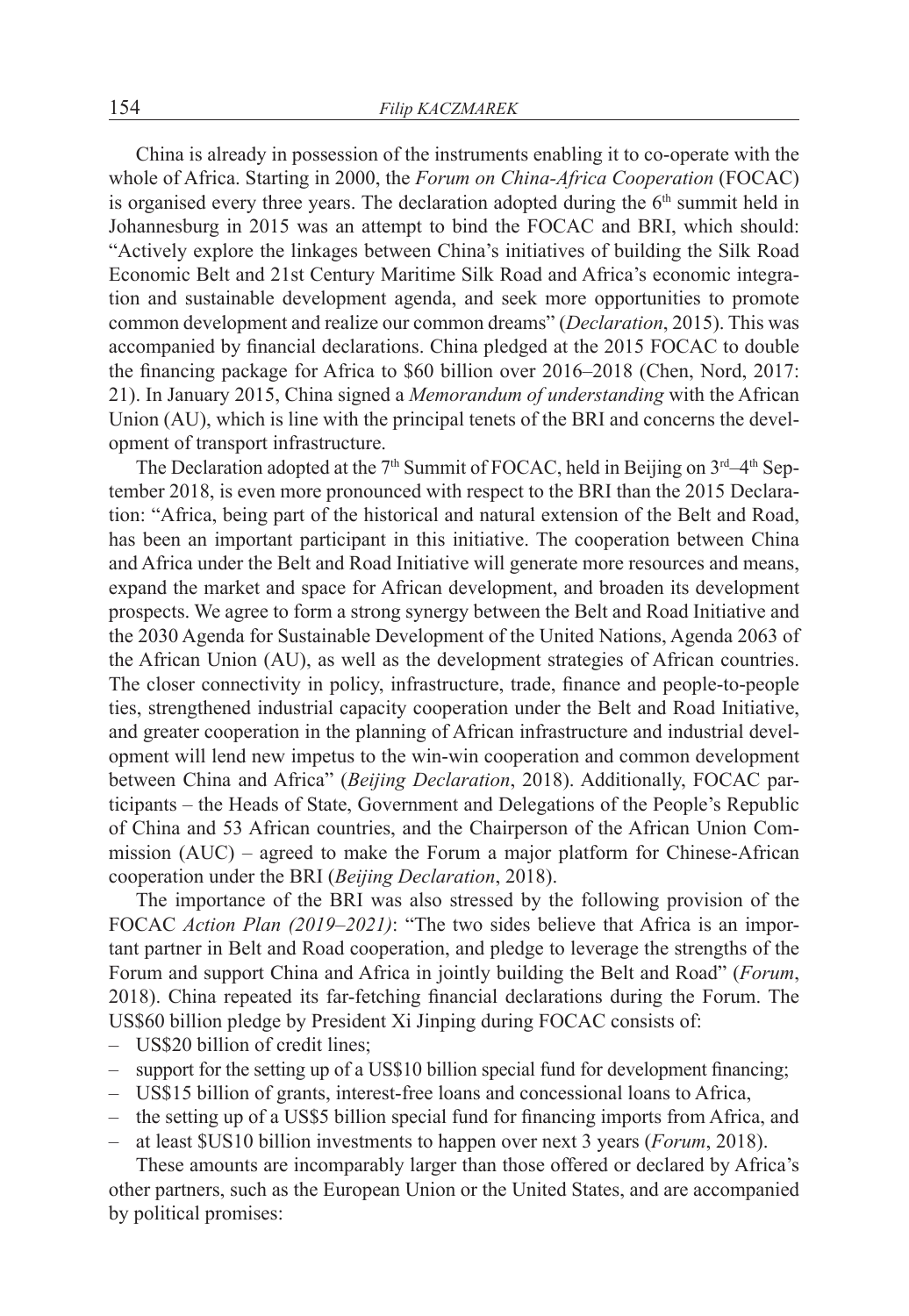- "no interference in African countries' pursuit of development paths that fit their national conditions;
- no interference in African countries' internal affairs;
- no imposition of our will on African countries;
- no attachment of political strings to assistance to Africa; and
- no seeking of selfish political gains in investment and financing cooperation with Africa" (*Full text*, 2018).

Not only are the two forms of co-operation, FOCAC and BRI, not mutually exclusive for China, but they are actually related. This was exemplified during the talks on 9th Oct. 2018 with Angolan president João Lourenço in Beijing, when Chinese president Xi Jinping said he "expects the two sides to implement the results of the 2018 Beijing Summit of the FOCAC, promote the eight major initiatives unveiled at the summit to realize early progress, and advance the Belt and Road Initiative" (*China, Angola*, 2018). Theoretically, Angola is in no way related to the Initiative, and yet it is discussed at the highest political level.

China does not neglect soft power instruments either. The essential element to building China's soft power is the promotion of China's culture through the network of *Confucius Institutes*. Its branches operate in nearly every country in Africa, and in some there are several: two in Egypt, Tanzania, Ghana, Nigeria, Ethiopia and Madagascar each, three in Morocco, four in Kenya and five in South Africa (*Confucius Institute*). Additionally, some scholars argue that the rationales of the BRI "are deeply rooted in its [China's] thousand year history of Confucianism, which says: 'One who wishes himself to be successful must also help others to be successful; one who wishes to develop himself must also help others to develop'" (Lin, Wang, 2017a: 151). Surprisingly, this is also in line with the African approach to community. An African proverb says: if you want to go fast go alone, if you want to go far then go together.

China's self-promotion campaign is not aimed at BRI participants only, or selected subregions, but the whole of the African Continent. The FOCAC *Action Plan (2019– 2021)* says that "China will continue to support the development of existing Confucius Institutes and Classrooms in Africa and support qualified African educational institutes to apply for the hosting of new Confucius Institutes and Classrooms, and welcomes the inclusion of Chinese language into African countries' national curriculum. China will continue to support Chinese language teaching in African countries by sending more Chinese teachers and volunteers, donating textbooks and teaching materials in Chinese, providing Confucius Institutes scholarships and training more local Chinese language teachers" (*Forum*, 2018).

Another factor contributing to China enhancing its soft power is the above-mentioned TV channel CGNT Africa. The third, and most controversial pillar of soft power, is winning political influence in democratic states (Pei, 2018: 46). A clear indicator confirming the increased importance of soft power instruments is provided by educational co-operation. The number of African students in China has already exceeded that of African students in the United States or the United Kingdom, as indicated by the following numbers of African students at China's institutes of higher education in successive years:

 $-2006 - 3.737$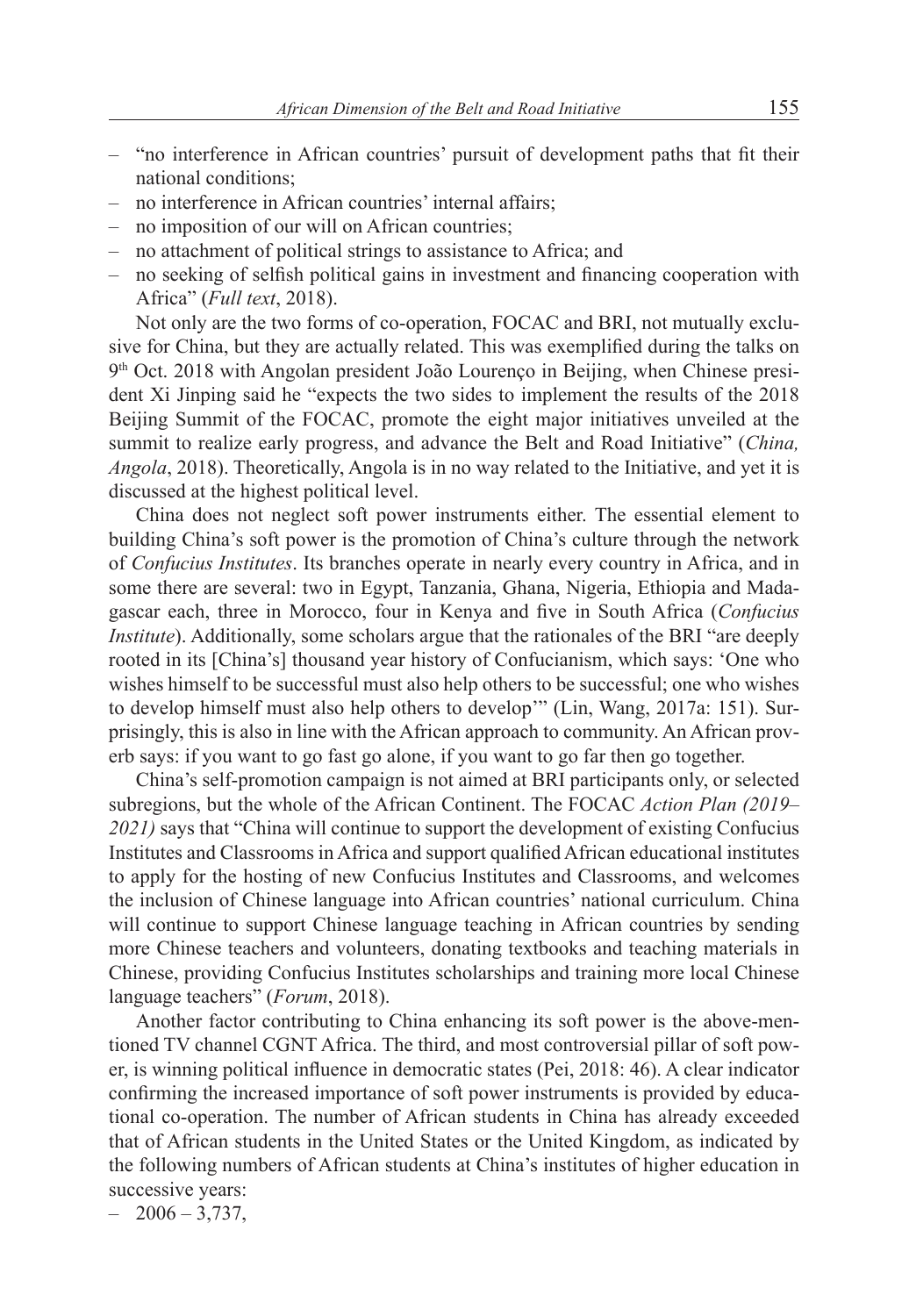- $-2007 5.915$
- $-2008 8,799,$
- $-2009 12,436,$
- $-2010 16,404,$
- $-2011 20.744$
- $-2012-27,052,$
- $-2013 33,359,$
- $-2014 41,677,$
- $-2015 49,792,$
- 2016 61,594 (*Chinese Ministry of Education*).

The only country that receives more students from Africa than China is France. The 7th Summit of FOCAC also addressed this issue, as promises were made on the part of China to:

- train 1,000 high-calibre Africans;
- provide 50,000 government scholarships;
- provide 50,000 training opportunities for seminars and workshops;
- provide opportunities for 150 African students to receive master's or PhD education in China;
- every year invite 200 African scholars to visit China
- invite 2,000 young Africans to visit China for exchanges, to promote reciprocal visits among young people (*Forum*, 2018).

Using soft power instruments, China is seeking the strategic goal of improving the country's image in the eyes of global (including African) public opinion, spreading its own narrative and gaining influence on the language and concepts used in public debate. This is a significant dimension of China's activity as it "promotes its own expressions in Chinese to disseminate their true spirit, uses existing Western concepts (e.g., globalisation) and universal values (e.g., rule of law) but with a distorted meaning, and tries to establish its own concepts (e.g., a community of shared destiny) to be acknowledged worldwide" (Szczudlik, 2018: 1). The BRI framework as such is an instrument of soft power enabling China to promote its own concepts and narrative, and alternatives to Western solutions. "It is worth looking at just the word 'initiative.' China highlights BRI as an 'initiative,' not as 'strategy' or 'policy.' In that sense, China is trying to convince others that the concept has no political goals and is not a political tool to exert pressure on others, that it is an open idea, based on the voluntary choice of any country to be part of it" (Szczudlik, 2018: 8). This approach was clearly visible in the opening speech of President Xi at the *Belt and Road Forum for International Cooperation*, when he said: "First, we should build the Belt and Road into a road for peace. The ancient silk routes thrived in times of peace, but lost vigor in times of war. The pursuit of the Belt and Road Initiative requires a peaceful and stable environment. We should foster a new type of international relations featuring 'win-win' cooperation; and we should forge partnerships of dialogue with no confrontation, and of friendship rather than alliance" (*Full text*, 2017).

Regardless the numerous successes in Chinese-African co-operation, this intensive process has also included difficult moments that may have an adverse impact on relations. In 2012, a new AU Conference Centre and Office Complex, erected and financed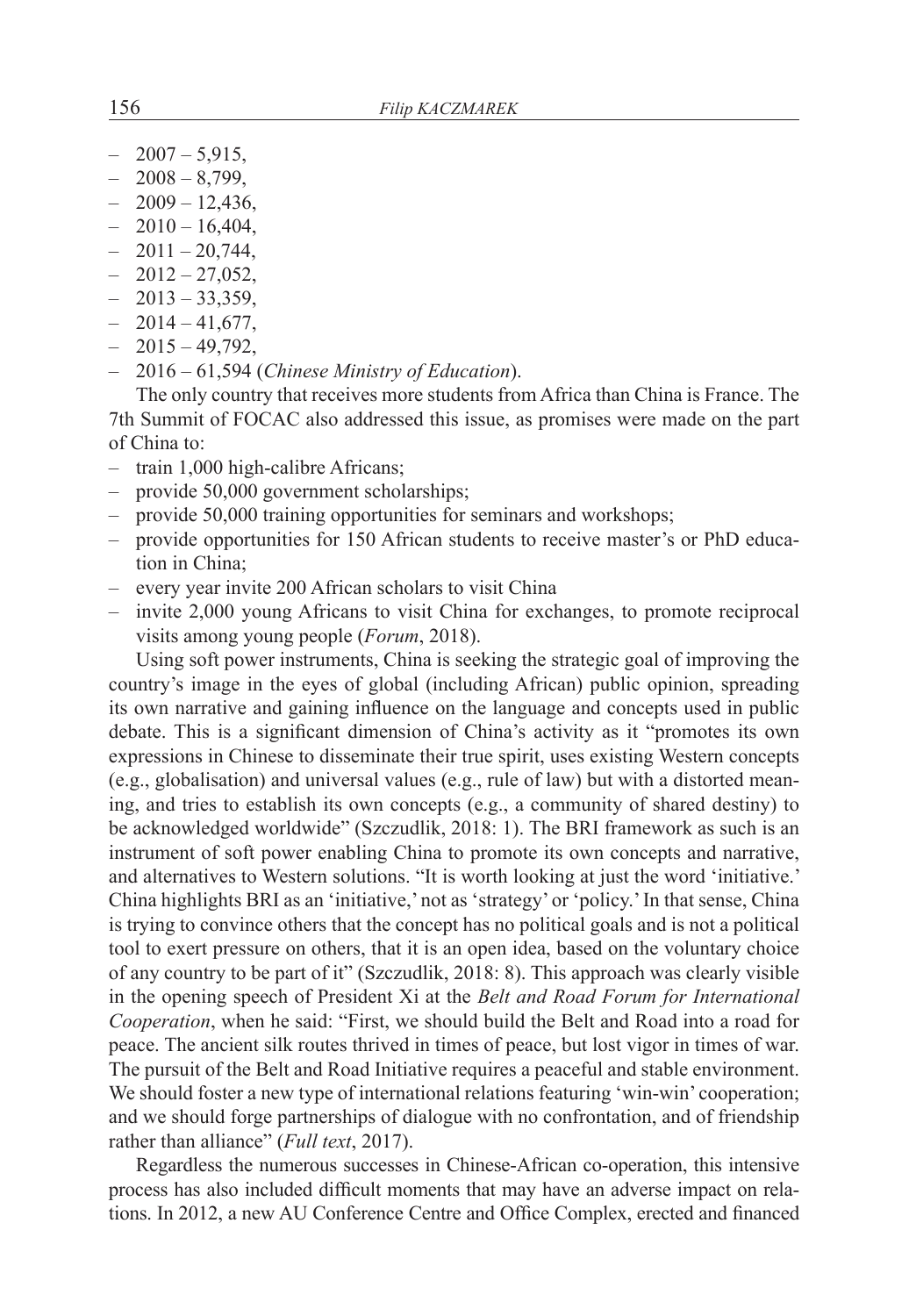by China, was commissioned in Addis Ababa. A certain incident occurred in January 2018 that might confirm the China-centric attitude to relations with Africa. It was detrimental to the climate of co-operation and supported the claims of the mercenary character of China's presence in Africa. Journalists working for the African version of *Le Monde* found out that the IT department of the AU had discovered that the computer systems installed in the new buildings made overnight connections to servers in Shanghai to send files and recordings from the microphones installed on the walls and furniture (Tilouine, Kadiri, 2018). The Chinese denied this, but the AU changed the entire computer system in its headquarters and rejected China's offer to configure a new system. Nevertheless, this incident has not brought any repercussions from the African side.

The above analysis allows the several conclusions to be drawn. The BRI is so flexible that it can be extended in a relatively simple way and in a short period to other African countries. The BRI is the structuring factor in China's strategic approach to Africa and can give new impetus to Chinese trade, investment and contracts in Africa. The former institutional co-operation framework that encompassed the whole of Africa was very general and did not result in the identification of such concrete sectoral priorities as is the case with the BRI. The Initiative has exerted influence on China's policy in Africa. There is no doubt that the Initiative's core task in Africa is infrastructure connectivity, but one of the tasks proposed for the future is industrial relocation. If this task is accomplished, it may be fundamental for Africa's development. Additionally, many studies confirm that Chinese development aid is more market-driven and more repayable than western aid. This attitude is in line with the BRI, which is a framework for the implementation of many long-term projects which assume a return on investment and the generation of profit.

It must be acknowledged that the new Chinese narrative is attractive for Africa (the campaign 'tell China's stories well'), which is further facilitated by the anti-colonial and equality-driven discourse of China and the fact that it makes no demands in terms of democracy and human rights. The Africans welcome the declarations of respect for their sovereignty and refraining from interference with their domestic matters. Nevertheless, China is pursuing its own policies and priorities, which raises a number of questions on the strategy behind China's presence in Africa, the Chinese model of development and its significance for Africa, and China being active in a variety of fields, including politics, the military, infrastructure, finance, industry, trade and culture.

#### **REFERENCES**

- *African Trade Report 2017* (2017), African Export-Import Bank, Cairo, https://afreximbank.com/ wp-content/uploads/2017/07/2017-African-Trade-Report.pdf (30.10.2018).
- AidData, www.aiddata.org/china (5.05.2018).
- Alden C., Alao A., Zhang C., Barber L. (eds.) (2018), *China and Africa: building peace and security cooperation on the continent*, Palgrave Macmillan, Cham, Switzerland.
- Atkins L., Brautigam D., Chen Y., Hwang J. (2017), *Challenges of and opportunities from the commodity price slump*, CARI Economic Bulletin #1, China Africa Research Initiative, Johns Hopkins University School of Advanced International Studies, Washington DC: CARI.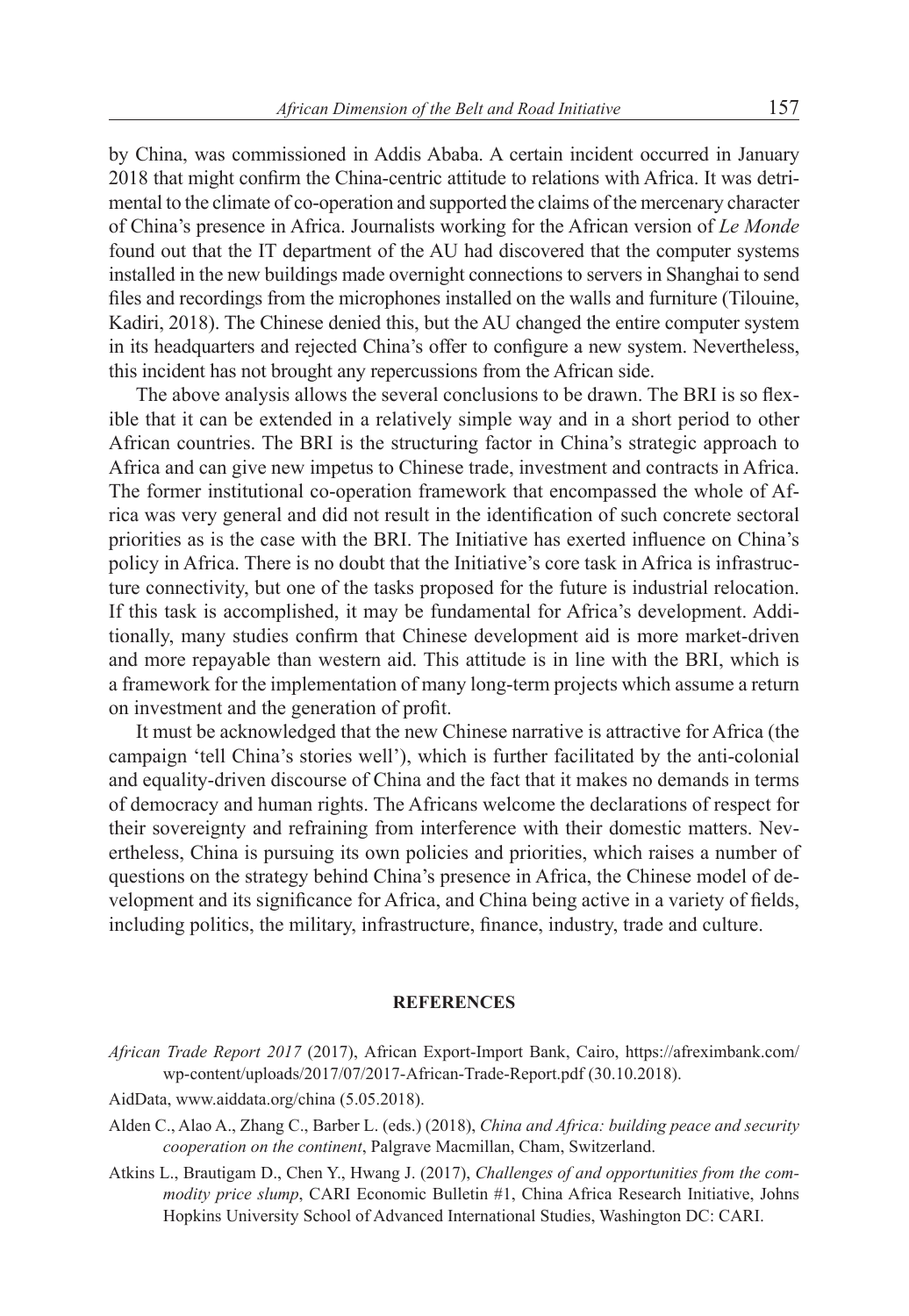- AUC/OECD (2018), *Africa's Development Dynamics 2018: Growth, Jobs and Inequalities*, OECD Publishing, Paris/AUC, Addis Ababa, https://doi.org/10.1787/9789264302501-en (30.10.2018).
- Bagwandeen M. (2017), *The African Link in China's OBOR Initiative,* "CCS Commentary", 15 may 2017.
- *Beijing Declaration Toward an Even Stronger China-Africa Community with a Shared Future* (2018), https://www.fmprc.gov.cn/mfa\_eng/wjb\_663304/zzjg\_663340/fzs\_663828/ xwlb\_663830/t1593686.shtml (30.10.2018).
- Bloomberg (2018), *OBOR trouble: Now, IMF chief Christine Lagarde sends this big warning to China over BRI*, https://www.financialexpress.com/world-news/obor-trouble-now-imf-chief-christine-lagarde-sends-this-big-warning-to-china-over-bri/1130440/ (30.10.2018).
- Brautigam D. (2015), *Will Africa feed China?*, Oxford University Press, New York.
- Chinese Ministry of Education, http://www.moe.gov.cn/jyb\_xwfb/xw\_fbh/moe\_2069/xwfbh\_2017n/ xwfb\_170301/170301\_sjtj/201703/t20170301\_297677.html (31.10.2018).
- Chen H. (2016), *China's 'One Belt, One Road' initiative and its implications for Sino-African investment relations*, "Transnational Corporations Review", Vol. 8, Issue 3, pp. 178–182.
- Chen W., Nord R. (2017), *A Rebalancing Act for China and Africa The Effects of China's Rebalancing on Sub Saharan Africa's Trade and Growth*, International Monetary Fund, Washington, DC.
- Cheng Z., Taylor I. (2017)*, China's aid to Africa: does friendship really matter?*, Routledge, Taylor & Francis Group, London–New York.
- *China's MA60 planes serve Central Africa* (2018), https://eng.yidaiyilu.gov.cn/qwyw/rdxw/42835. htm (6.05.2018).
- China Africa Research Initiative, http://www.sais-cari.org/data-chinese-loans-and-aid-to-africa (10.09.2018).
- *China, Angola agree to promote ties as presidents meet in Beijing*, http://subsites.chinadaily.com.cn/ cidca/2018-10/09/c\_280754.htm (30.10.2018).
- Confucius Institute, http://english.hanban.org/node\_10971.htm (6.05.2018).
- Conteh-Morgan E. (2017), *The Sino-African Partnership A Geo-Political Economy Approach*, Peter Lang Publishing Inc., New York.
- *Declaration of the Johannesburg Summit of the Forum on China-Africa Cooperation* (2015), https:// www.fmprc.gov.cn/mfa\_eng/wjdt\_665385/2649\_665393/t1323145.shtml (30.10.2018).
- *Foreign Ministry Spokesperson Geng Shuang's Regular Press Conference on July 23, 2018*, https:// www.fmprc.gov.cn/mfa\_eng/xwfw\_665399/s2510\_665401/2511\_665403/t1579567.shtml (30.10.2018).
- *Forum on China-Africa Cooperation Beijing Action Plan (2019–2021)* (2018), https://www.fmprc. gov.cn/mfa\_eng/zxxx\_662805/t1593683.shtml (30.10.2018).
- *Full text of Chinese President Xi Jinping's speech at opening ceremony of 2018 FOCAC Beijing Summit* (2018), http://subsites.chinadaily.com.cn/cidca/2018-09/03/c\_267910.htm (30.10.2018).
- *Full text of President Xi's speech at opening of Belt and Road forum* (2017), http://www.xinhuanet. com//english/2017-05/14/c\_136282982.htm (30.10.2018).
- Góralczyk B. (2018), *Wielki renesans. Chińska transformacja i jej konsekwencje*, Wydawnictwo Dialog, Warszawa.
- Hurley J., Morris S., Portelance G. (2018), *Examining the Debt Implications of the Belt and Road Initiative from a Policy Perspective*, CGD Policy Paper, Center for Global Development, Washington, DC, https://www.cgdev.org/publication/examining-debt-implications-belt-androadinitiative-policy-perspective (30.10.2018).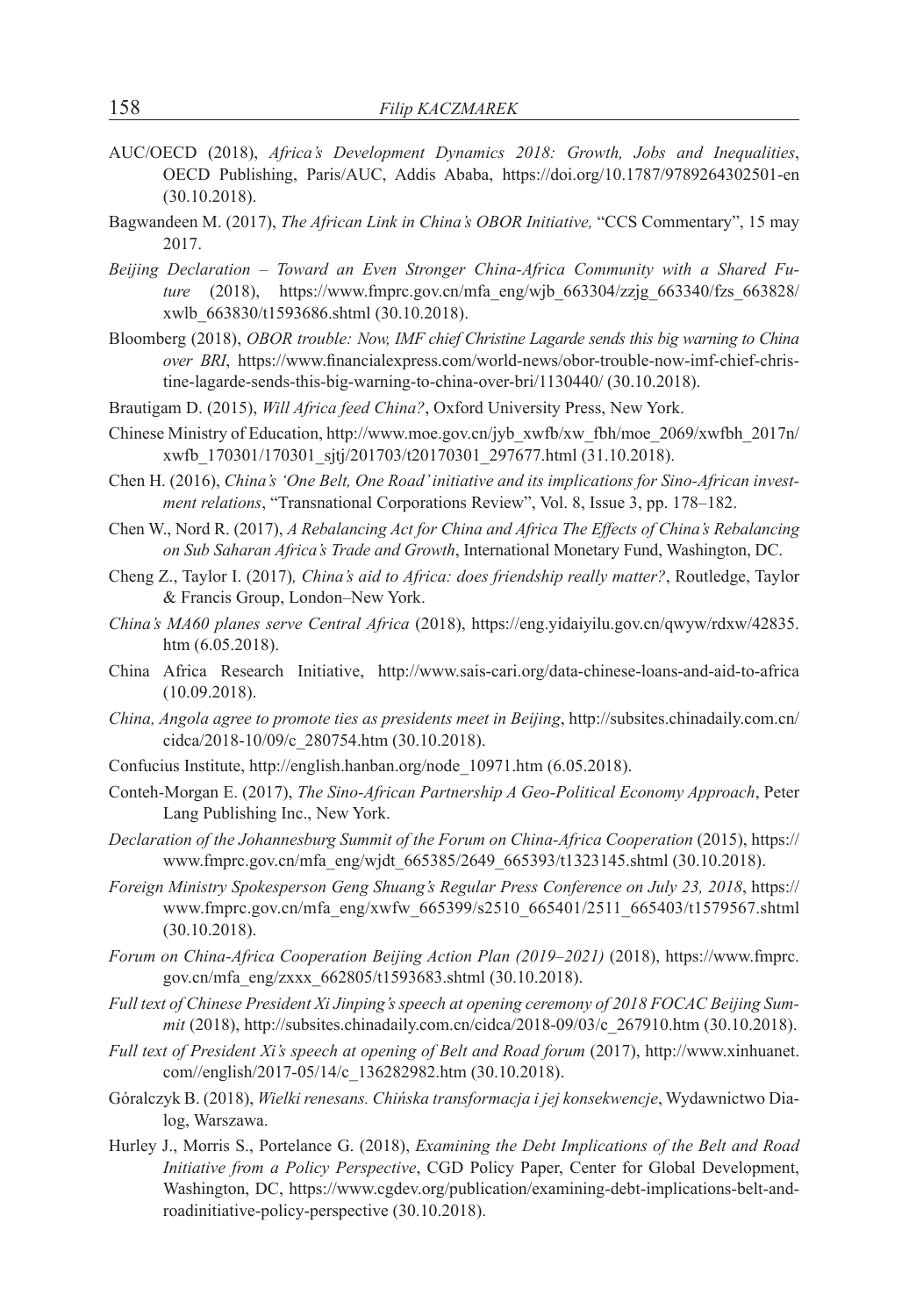- Kalathil S. (2018), *Redefining Development*, "Journal of Democracy", Vol. 29, No. 2, April, pp. 53–58.
- *Kiedy Afryka wystrzeli w górę. Rozmowa z Reinerem Klingholzem* (przeprowadził Michał Kokot), "Gazeta Wyborcza", 17 maja 2018, p. 8.
- Koch S. (2015), *A Typology of Political Conditionality Beyond Aid: Conceptual Horizons Based on Lessons from the European Union*, "World Development", Vol. 75, pp. 97–108, https://doi. org/10.1016/j.worlddev.2015.01.006 (30.10.2018).
- Kołodko G. (2018), *Czy Chiny zbawią świat?*, Prószyński i S-ka, Warszawa.
- Lin J. Y. (2015), *Industry transfer to Africa good for all*, "China Daily", 20 January, http://usa.chinadaily.com.cn/opinion/2015-01/20/content\_19353085.htm (7.05.2018).
- Lin J. Y., Wang Y. (2017a), *Development beyond aid: Utilizing comparative advantage in the Belt and Road Initiative to achieve win-win*, "Journal of Infrastructure, Policy and Development", Vol. 1, Issue 2, pp. 149–167, doi: 10.24294/jipd.v1.i2.68.
- Lin J. Y., Wang Y. (2017b), *Going Beyond Aid: Development Cooperation for Structural Transformation*, Cambridge University Press, Cambridge, doi: 10.1017/9781316597354.
- Lin J. Y., Wang Y. (2017c), *New structural economics: Patient capital as a comparative advantage*, "Journal of Infrastructure, Policy and Development", 1(1): pp. 4–23, doi: 10.24294/jipd. v1i1.28.
- N'Diaye T. (2016), *Żółte i czarne. Historia chińskiej obecności w Afryce*, Wydawnictwo Akademickie Dialog, Warszawa.
- Pei M. (2018), *A Play for Global Leadership*, "Journal of Democracy", Vol. 29, No. 2, April 2018, pp. 37–51.
- *Regional Economic Outlook. Sub-Saharan Africa* (2018), International Monetary Fund, Washington, D.C, https://www.imf.org/en/Publications/REO/SSA/Issues/2018/04/30/sreo0518 (30.10.2018).
- Stahl A. K. (2017), *EU-China-Africa trilateral relations in a multipolar world: hic sunt dracones*, Palgrave Macmillan, London.
- *Statistics on China-Africa Bilateral Trade in 2017*, http://english.mofcom.gov.cn/article/statistic/ lanmubb/AsiaAfrica/201803/20180302719613.shtml (30.10.2018).
- Szczudlik J. (2016), *Trzy lata Jedwabnego Szlaku: sukcesy i wyzwania*, "Biuletyn PISM", nr 73 (1423), 2 listopada 2016.
- Szczudlik J. (2018), *Tell China's Stories Well: Implications for the Western Narrative*, PISM Policy Paper, No. 9 (169), September 2018.
- *The Forum on China-Africa Cooperation Johannesburg Action Plan (2016–2018)* (2015), https:// www.fmprc.gov.cn/mfa\_eng/zxxx\_662805/t1323159.shtml (30.09.2018).
- Tilouine J., Kadiri G., *A Addis-Abeba, le siège de l'Union africaine espionné par Pékin*, http:// www.lemonde.fr/afrique/article/2018/01/26/a-addis-abeba-le-siege-de-l-union-africaineespionne-par-les-chinois 5247521 3212.html#wcUlIdZmTC39HHxl.99 (5.05.2018).
- *Vision and Actions on Jointly Building Silk Road Economic Belt and 21st-Century Maritime Silk Road* (2015), https://eng.yidaiyilu.gov.cn/qwyw/qwfb/1084.htm (5.05.2018).
- *Vision for Maritime Cooperation under the Belt and Road Initiative* (2017), https://www.yidaiyilu. gov.cn/wcm.files/upload/CMSydylgw/201706/201706200153032.pdf (5.05.2018).
- Wekesa B. (2015), *China's Silk Road Economic Belt: African Perspectives and Implications*, "African East-Asian Affairs", Issue 1 & 2, pp. 144–161.
- Xianfa (2018), *Initiating 'a golden era' for China-Kenya Cooperation*, 19 April, https://eng.yidaiyilu.gov.cn/ghsl/wksl/53479.htm (5.05.2018).